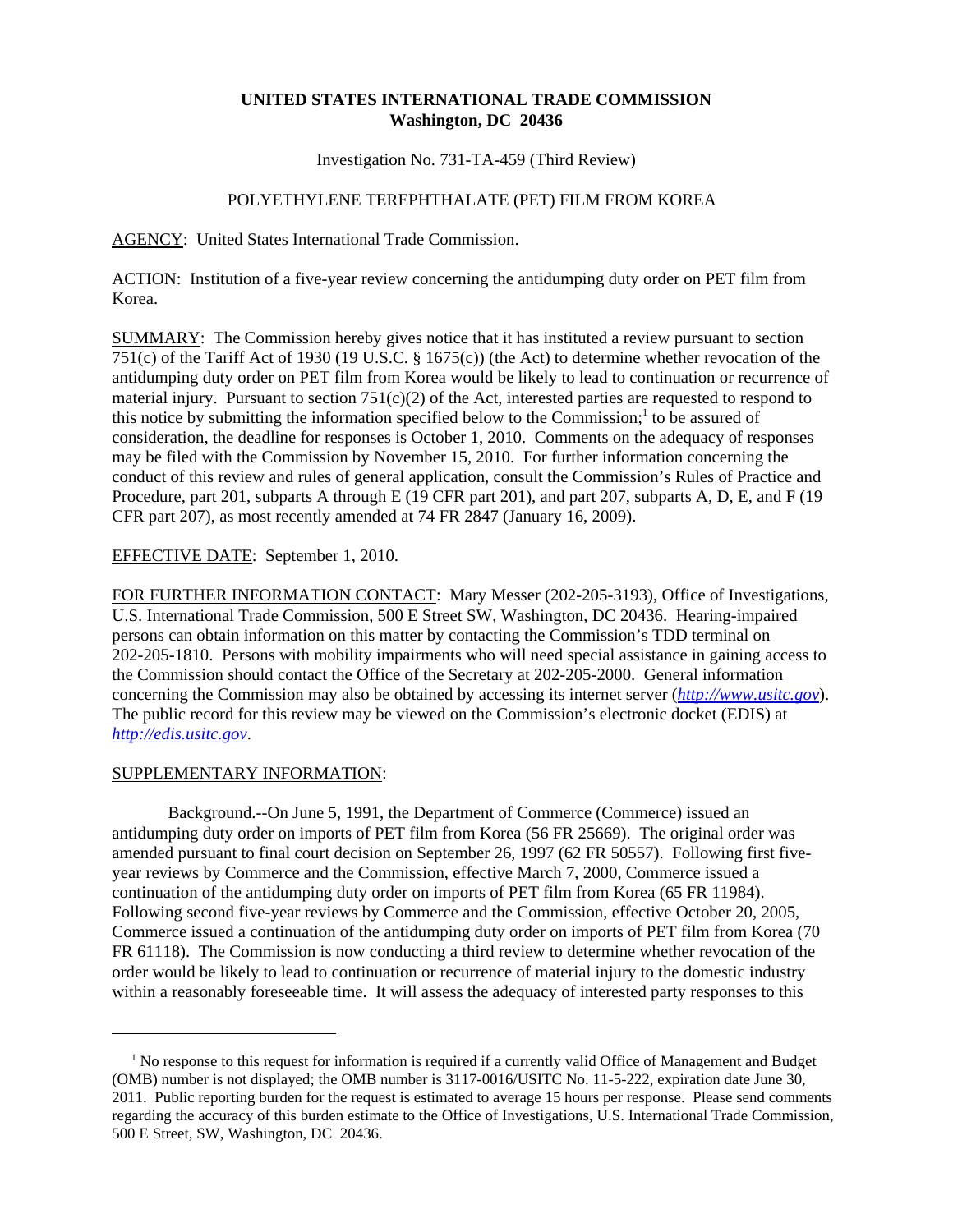notice of institution to determine whether to conduct a full review or an expedited review. The Commission's determination in any expedited review will be based on the facts available, which may include information provided in response to this notice.

Definitions.--The following definitions apply to this review:

- (1) *Subject Merchandise* is the class or kind of merchandise that is within the scope of the five-year review, as defined by the Department of Commerce.
- (2) The *Subject Country* in this review is Korea.
- (3) The *Domestic Like Product* is the domestically produced product or products which are like, or in the absence of like, most similar in characteristics and uses with, the *Subject Merchandise*. In its original determination and its first and second expedited five-year review determinations, the Commission defined the *Domestic Like Product* as all PET film, including equivalent PET film. One Commissioner defined the *Domestic Like Product* differently in the original investigation.
- (4) The *Domestic Industry* is the U.S. producers as a whole of the *Domestic Like Product*, or those producers whose collective output of the *Domestic Like Product* constitutes a major proportion of the total domestic production of the product. In its original determination and its first and second expedited five-year review determinations, the Commission defined the *Domestic Industry* as all domestic producers of PET film, including equivalent PET film**.** One Commissioner defined the *Domestic Industry* differently.
- (5) An *Importer* is any person or firm engaged, either directly or through a parent company or subsidiary, in importing the *Subject Merchandise* into the United States from a foreign manufacturer or through its selling agent.

Participation in the review and public service list.--Persons, including industrial users of the *Subject Merchandise* and, if the merchandise is sold at the retail level, representative consumer organizations, wishing to participate in the review as parties must file an entry of appearance with the Secretary to the Commission, as provided in section 201.11(b)(4) of the Commission's rules, no later than 21 days after publication of this notice in the *Federal Register*. The Secretary will maintain a public service list containing the names and addresses of all persons, or their representatives, who are parties to the review.

Former Commission employees who are seeking to appear in Commission five-year reviews are advised that they may appear in a review even if they participated personally and substantially in the corresponding underlying original investigation. The Commission's designated agency ethics official has advised that a five-year review is not considered the "same particular matter" as the corresponding underlying original investigation for purposes of 18 U.S.C. § 207, the post employment statute for Federal employees, and Commission rule 201.15(b)(19 CFR § 201.15(b)), 73 FR 24609 (May 5, 2008). This advice was developed in consultation with the Office of Government Ethics. Consequently, former employees are not required to seek Commission approval to appear in a review under Commission rule 19 CFR § 201.15, even if the corresponding underlying original investigation was pending when they were Commission employees. For further ethics advice on this matter, contact Carol McCue Verratti, Deputy Agency Ethics Official, at 202-205-3088.

Limited disclosure of business proprietary information (BPI) under an administrative protective order (APO) and APO service list.--Pursuant to section 207.7(a) of the Commission's rules, the Secretary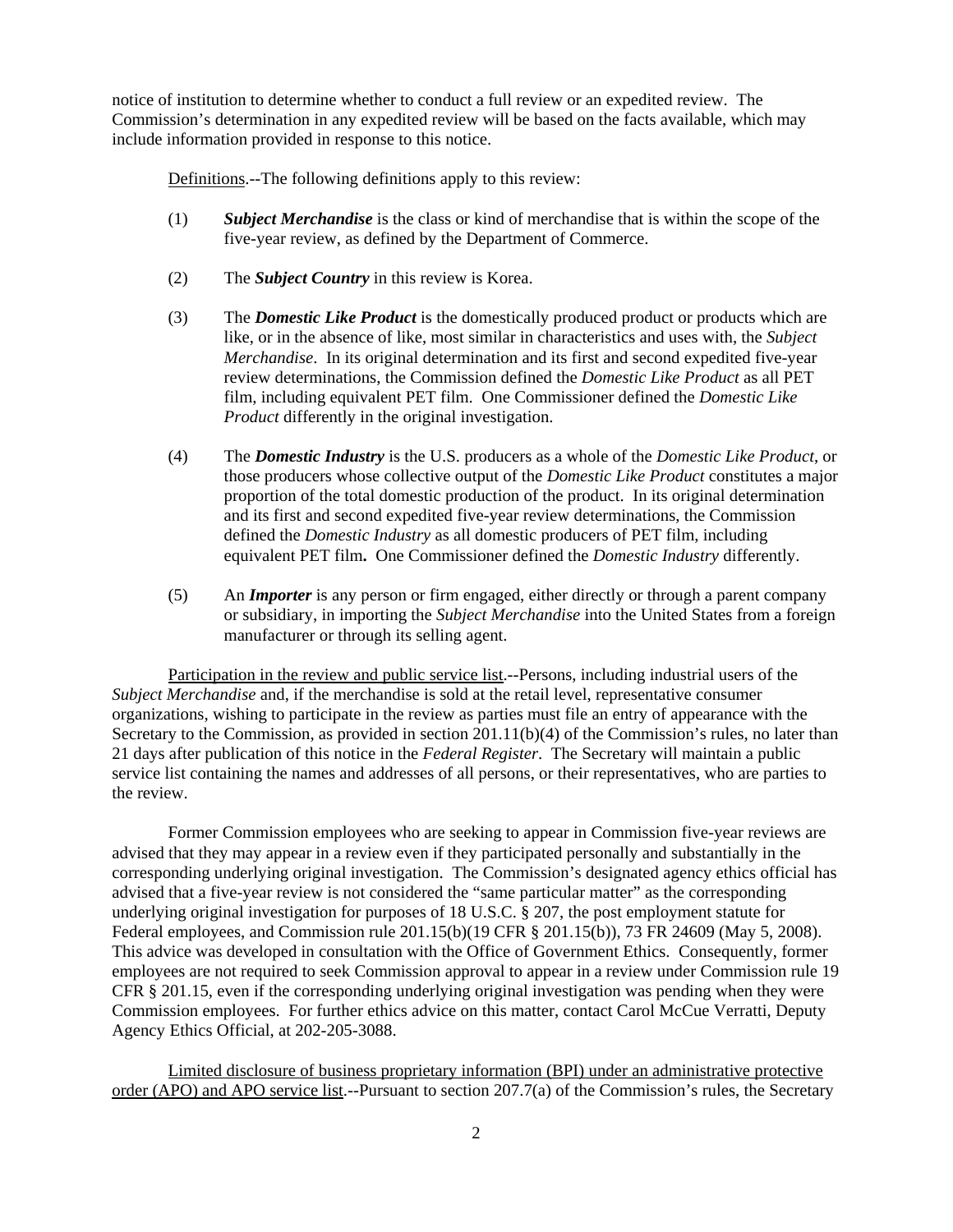will make BPI submitted in this review available to authorized applicants under the APO issued in the review, provided that the application is made no later than 21 days after publication of this notice in the *Federal Register*. Authorized applicants must represent interested parties, as defined in 19 U.S.C. § 1677(9), who are parties to the review. A separate service list will be maintained by the Secretary for those parties authorized to receive BPI under the APO.

Certification.--Pursuant to section 207.3 of the Commission's rules, any person submitting information to the Commission in connection with this review must certify that the information is accurate and complete to the best of the submitter's knowledge. In making the certification, the submitter will be deemed to consent, unless otherwise specified, for the Commission, its employees, and contract personnel to use the information provided in any other reviews or investigations of the same or comparable products which the Commission conducts under Title VII of the Act, or in internal audits and investigations relating to the programs and operations of the Commission pursuant to 5 U.S.C. Appendix 3.

Written submissions.--Pursuant to section 207.61 of the Commission's rules, each interested party response to this notice must provide the information specified below. The deadline for filing such responses is October 1, 2010. Pursuant to section 207.62(b) of the Commission's rules, eligible parties (as specified in Commission rule  $207.62(b)(1)$ ) may also file comments concerning the adequacy of responses to the notice of institution and whether the Commission should conduct an expedited or full review. The deadline for filing such comments is November 15, 2010. All written submissions must conform with the provisions of sections 201.8 and 207.3 of the Commission's rules and any submissions that contain BPI must also conform with the requirements of sections 201.6 and 207.7 of the Commission's rules. The Commission's rules do not authorize filing of submissions with the Secretary by facsimile or electronic means, except to the extent permitted by section 201.8 of the Commission's rules, as amended, 67 FR 68036 (November 8, 2002). Also, in accordance with sections 201.16(c) and 207.3 of the Commission's rules, each document filed by a party to the review must be served on all other parties to the review (as identified by either the public or APO service list as appropriate), and a certificate of service must accompany the document (if you are not a party to the review you do not need to serve your response).

Inability to provide requested information.--Pursuant to section 207.61(c) of the Commission's rules, any interested party that cannot furnish the information requested by this notice in the requested form and manner shall notify the Commission at the earliest possible time, provide a full explanation of why it cannot provide the requested information, and indicate alternative forms in which it can provide equivalent information. If an interested party does not provide this notification (or the Commission finds the explanation provided in the notification inadequate) and fails to provide a complete response to this notice, the Commission may take an adverse inference against the party pursuant to section 776(b) of the Act in making its determination in the review.

# INFORMATION TO BE PROVIDED IN RESPONSE TO THIS NOTICE OF INSTITUTION: As used below, the term "firm" includes any related firms.

- (1) The name and address of your firm or entity (including World Wide Web address) and name, telephone number, fax number, and E-mail address of the certifying official.
- (2) A statement indicating whether your firm/entity is a U.S. producer of the *Domestic Like Product*, a U.S. union or worker group, a U.S. importer of the *Subject Merchandise*, a foreign producer or exporter of the *Subject Merchandise*, a U.S. or foreign trade or business association, or another interested party (including an explanation). If you are a union/worker group or trade/business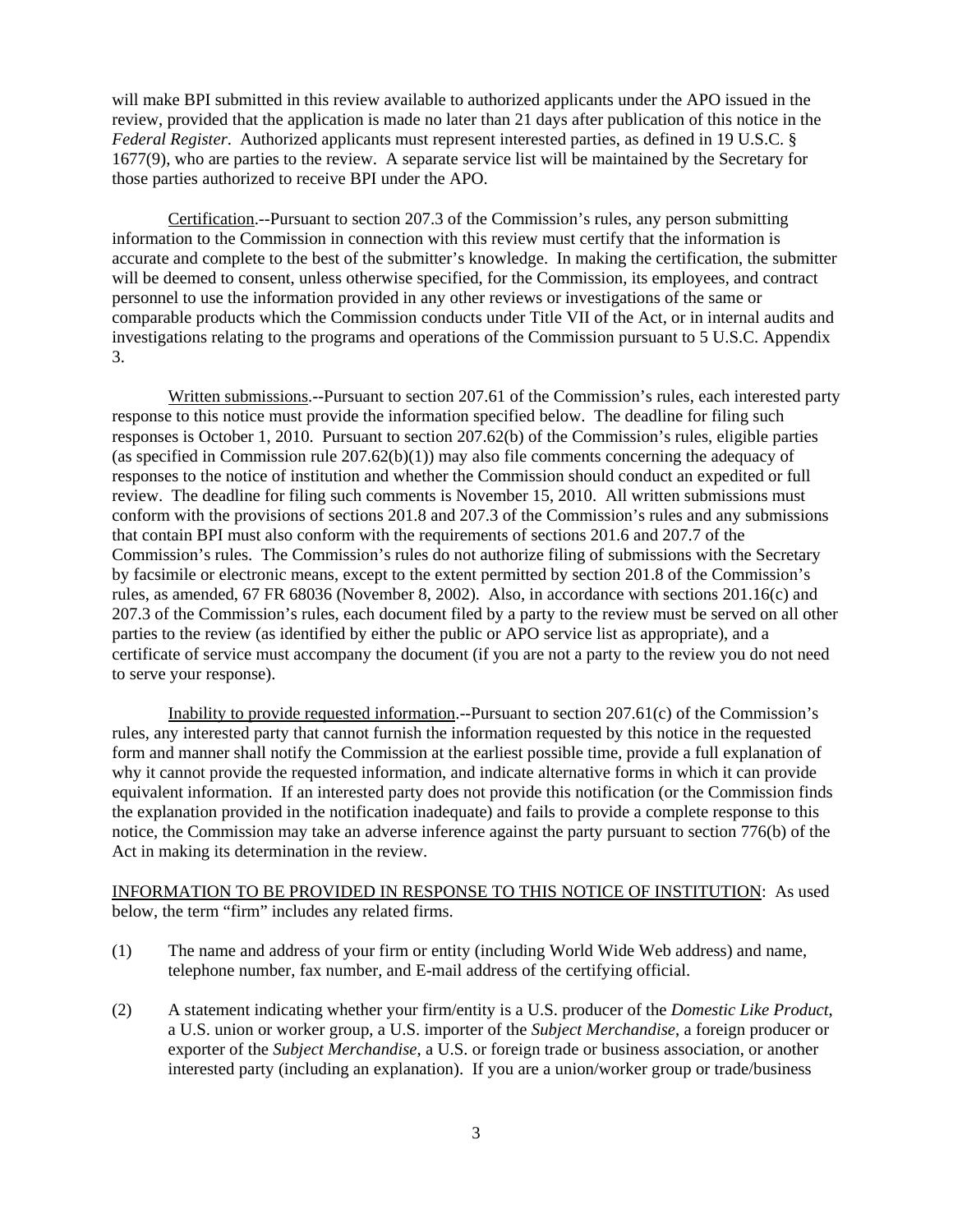association, identify the firms in which your workers are employed or which are members of your association.

- (3) A statement indicating whether your firm/entity is willing to participate in this review by providing information requested by the Commission.
- (4) A statement of the likely effects of the revocation of the antidumping duty order on the *Domestic Industry* in general and/or your firm/entity specifically. In your response, please discuss the various factors specified in section 752(a) of the Act (19 U.S.C. § 1675a(a)) including the likely volume of subject imports, likely price effects of subject imports, and likely impact of imports of *Subject Merchandise* on the *Domestic Industry*.
- (5) A list of all known and currently operating U.S. producers of the *Domestic Like Product*. Identify any known related parties and the nature of the relationship as defined in section  $771(4)(B)$  of the Act (19 U.S.C. § 1677(4)(B)).
- (6) A list of all known and currently operating U.S. importers of the *Subject Merchandise* and producers of the *Subject Merchandise* in the *Subject Country* that currently export or have exported *Subject Merchandise* to the United States or other countries after 2004.
- (7) A list of 3-5 leading purchasers in the U.S. market for the *Domestic Like Product* and the *Subject Merchandise* (including street address, World Wide Web address, and the name, telephone number, fax number, and E-mail address of a responsible official at each firm).
- (8) A list of known sources of information on national or regional prices for the *Domestic Like Product* or the *Subject Merchandise* in the U.S. or other markets.
- (9) If you are a U.S. producer of the *Domestic Like Product*, provide the following information on your firm's operations on that product during calendar year 2009, except as noted (report quantity data in pounds and value data in U.S. dollars, f.o.b. plant). If you are a union/worker group or trade/business association, provide the information, on an aggregate basis, for the firms in which your workers are employed/which are members of your association.
	- (a) Production (quantity) and, if known, an estimate of the percentage of total U.S. production of the *Domestic Like Product* accounted for by your firm's(s') production;
	- (b) Capacity (quantity) of your firm to produce the *Domestic Like Product* (i.e., the level of production that your establishment(s) could reasonably have expected to attain during the year, assuming normal operating conditions (using equipment and machinery in place and ready to operate), normal operating levels (hours per week/weeks per year), time for downtime, maintenance, repair, and cleanup, and a typical or representative product mix);
	- (c) the quantity and value of U.S. commercial shipments of the *Domestic Like Product* produced in your U.S. plant(s); and
	- (d) the quantity and value of U.S. internal consumption/company transfers of the *Domestic Like Product* produced in your U.S. plant(s).
	- (e) the value of (i) net sales, (ii) cost of goods sold (COGS), (iii) gross profit, (iv) selling, general and administrative (SG&A) expenses, and (v) operating income of the *Domestic Like Product* produced in your U.S. plant(s) (include both U.S. and export commercial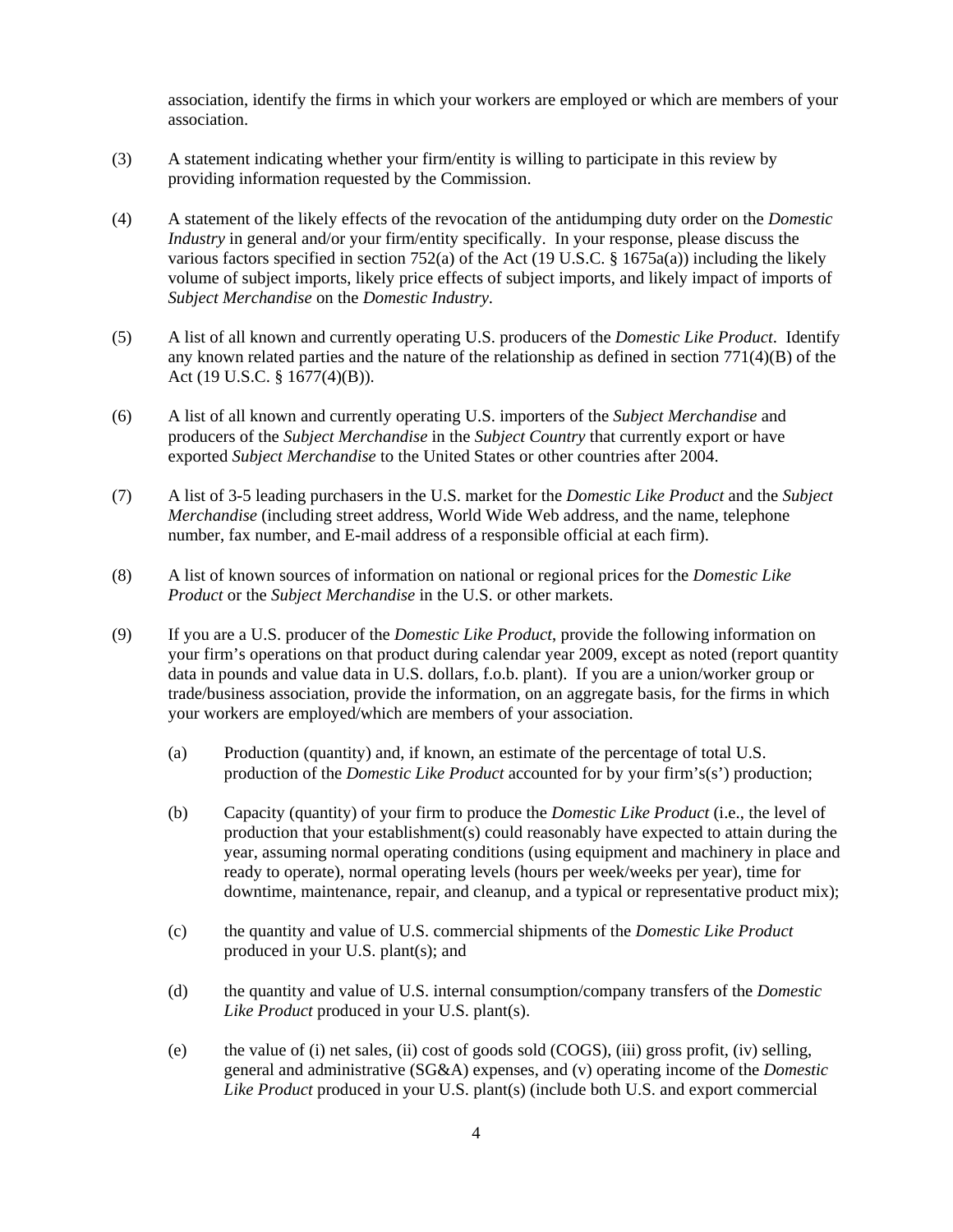sales, internal consumption, and company transfers) for your most recently completed fiscal year (identify the date on which your fiscal year ends).

- (10) If you are a U.S. importer or a trade/business association of U.S. importers of the *Subject Merchandise* from the *Subject Country*, provide the following information on your firm's(s') operations on that product during calendar year 2009 (report quantity data in pounds and value data in U.S. dollars). If you are a trade/business association, provide the information, on an aggregate basis, for the firms which are members of your association.
	- (a) The quantity and value (landed, duty-paid but not including antidumping duties) of U.S. imports and, if known, an estimate of the percentage of total U.S. imports of *Subject Merchandise* from the *Subject Country* accounted for by your firm's(s') imports;
	- (b) the quantity and value (f.o.b. U.S. port, including antidumping duties) of U.S. commercial shipments of *Subject Merchandise* imported from the *Subject Country*; and
	- (c) the quantity and value (f.o.b. U.S. port, including antidumping duties) of U.S. internal consumption/company transfers of *Subject Merchandise* imported from the *Subject Country*.
- (11) If you are a producer, an exporter, or a trade/business association of producers or exporters of the *Subject Merchandise* in the *Subject Country*, provide the following information on your firm's(s') operations on that product during calendar year 2009 (report quantity data in pounds and value data in U.S. dollars, landed and duty-paid at the U.S. port but not including antidumping duties). If you are a trade/business association, provide the information, on an aggregate basis, for the firms which are members of your association.
	- (a) Production (quantity) and, if known, an estimate of the percentage of total production of *Subject Merchandise* in the *Subject Country* accounted for by your firm's(s') production; and
	- (b) Capacity (quantity) of your firm to produce the *Subject Merchandise* in the *Subject Country* (i.e., the level of production that your establishment(s) could reasonably have expected to attain during the year, assuming normal operating conditions (using equipment and machinery in place and ready to operate), normal operating levels (hours per week/weeks per year), time for downtime, maintenance, repair, and cleanup, and a typical or representative product mix); and
	- (c) the quantity and value of your firm's(s') exports to the United States of *Subject Merchandise* and, if known, an estimate of the percentage of total exports to the United States of *Subject Merchandise* from the *Subject Country* accounted for by your firm's(s') exports.
- (12) Identify significant changes, if any, in the supply and demand conditions or business cycle for the *Domestic Like Product* that have occurred in the United States or in the market for the *Subject Merchandise* in the *Subject Country* after 2004, and significant changes, if any, that are likely to occur within a reasonably foreseeable time. Supply conditions to consider include technology;